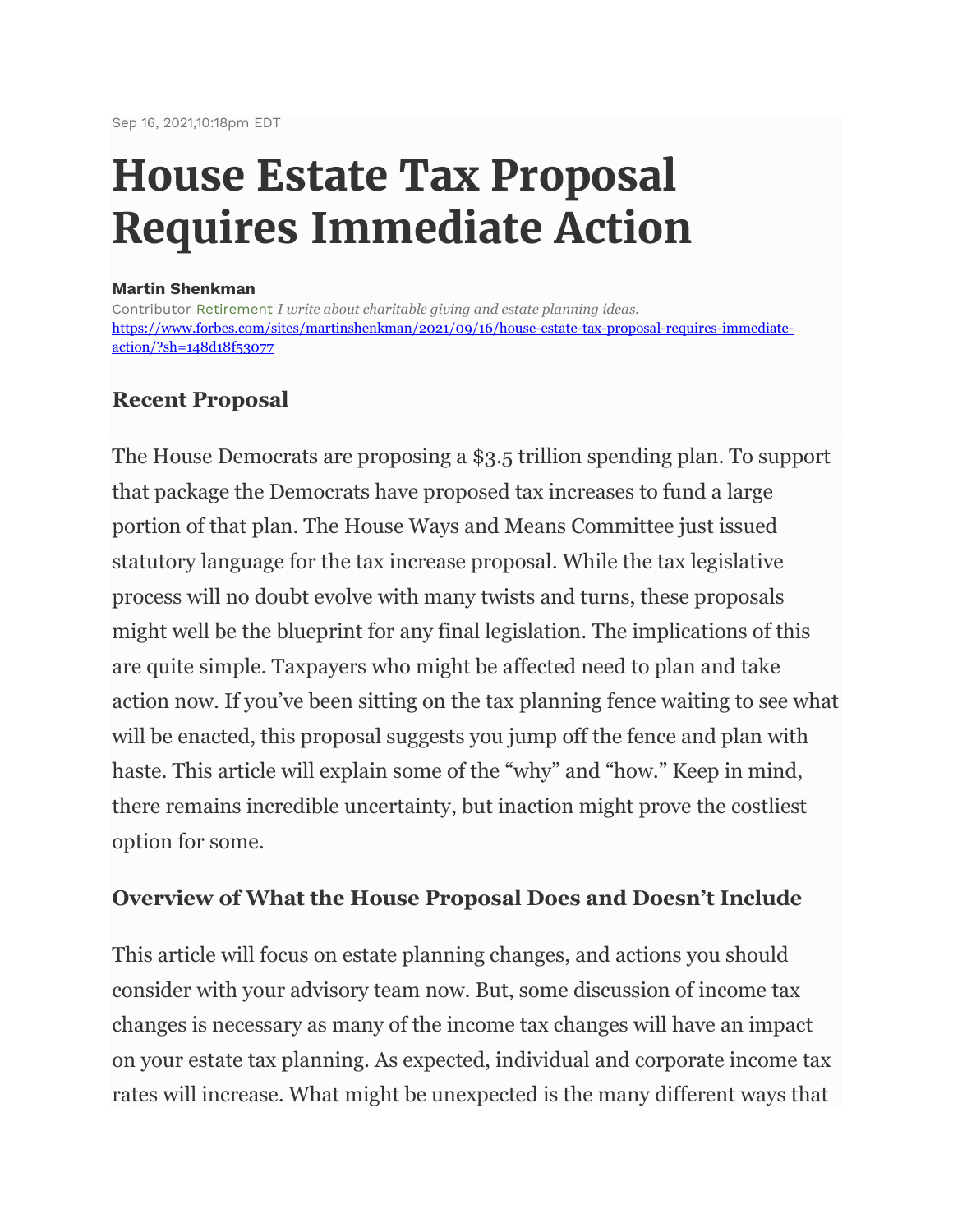taxes will be increased. The manner in which some of these changes are applied to trusts, the foundation of much of estate planning, is particularly harsh. Taxpayers contemplating immediate transfers to trusts for estate tax purposes, must also consider these income tax rules. Restrictions will affect retirement accounts as well.

Capital gains rates will be increased, but not as bad as being taxed at ordinary income rates.

From an estate tax perspective, the exemption will be cut in half, grantor trusts which have been the cornerstone of estate planning will be dramatically restricted, and valuation discounts which have been the elixir for many estate plans will be restricted.

Noticeably absent from the proposal are a host of changes that had been discussed. This includes the so-called "deemed realization" rules that would trigger capital gains tax gifts of appreciated assets, on death, or the transfer of assets from certain trusts. The adjustment of tax basis on death remains part of the law although many had anticipated its elimination. Thus, heirs who inherit appreciated assets will have that appreciation added to the tax basis so that a later sale will still not trigger gain (so long as there is no appreciation from date of death until the date of sale). That had been identified as a major loophole benefiting the wealthy, but it was not addressed. Some of the restrictions on dynastic trusts that had been included in the Sanders plan seem absent. But before wealthy taxpayers feel relief, consider that this proposal must wind its way through the Senate and any of these more restrictive changes could be added there. Easing the restrictions on deducting state and local taxes that had been introduced in the 2017 tax legislation was not included.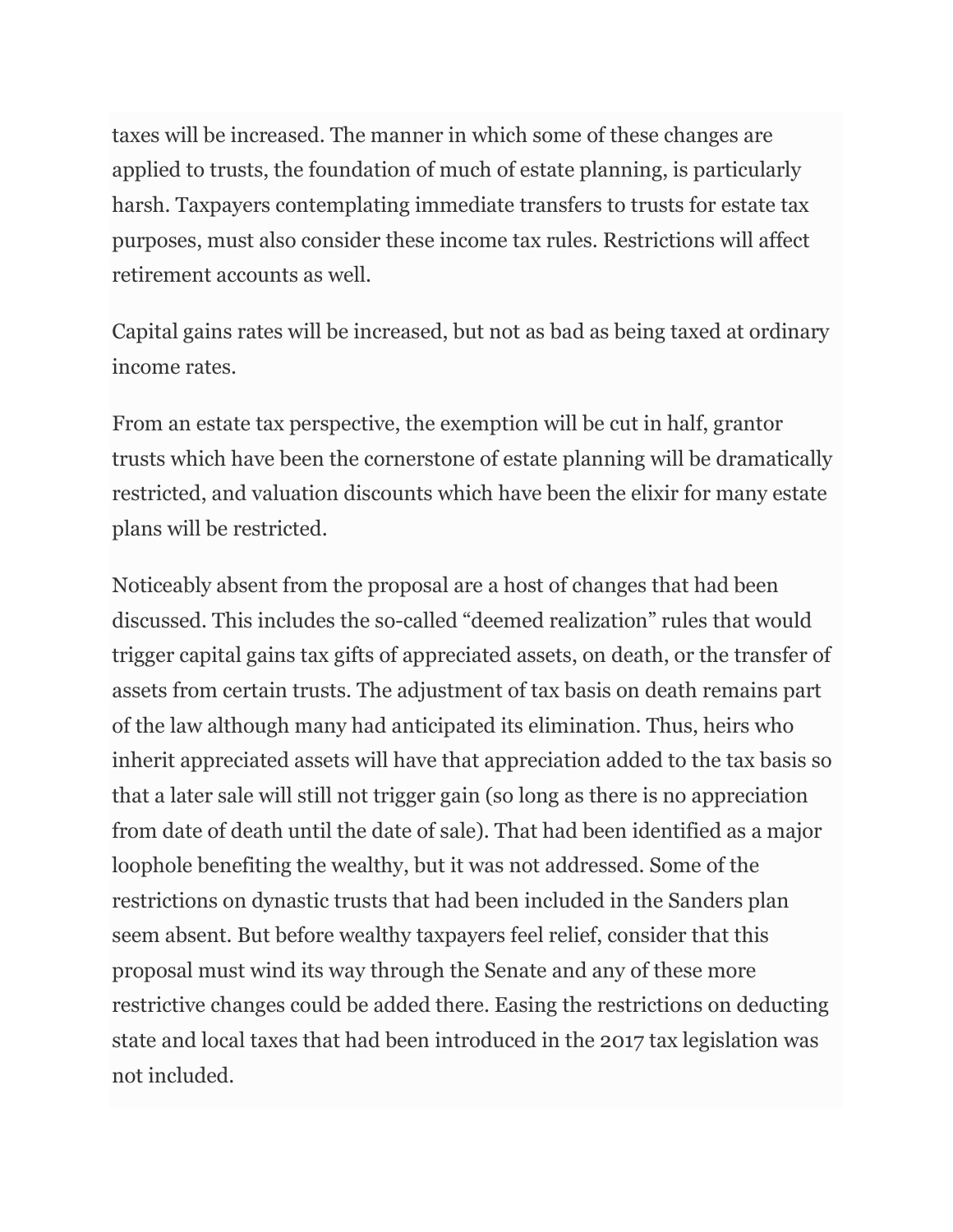#### **Effective Dates**

When the proposals become effective is critical to determining if you have time to plan before the law changes, and how much time that might be. While many changes apply to tax years beginning after December 31, 2021, i.e., for most provisions they are to become effective in 2022, this is not true for all changes. 2022 is a common effective date for many provisions but caution is in order. There are significant provisions in the House proposal that have earlier effective dates. The discussions following will identify the proposed effective date of many provisions and explain the possible implications of those effective dates for planning. The bottom line for many planning steps is that you should act immediately and urgently. Uncertainly remains. Some critically important provisions to estate planning are pegged to become effective on the date of enactment. But when might that be?

#### **Increased IRS Funding**

The house proposal would appropriate nearly \$80 billion to the IRS to improve taxpayer compliance with tax laws. The CBO estimates this would make the IRS's 2031 budget 90% larger than its current baseline projection and would double staffing. The CBO estimates 75% of this additional funding would be allocated to enforcement. This is estimated to increase revenue by \$200 billion over 10-years. That means lots more audits, more comprehensive audits, and perhaps audits that are broader in scope looking at personal, entity, trust and gift tax returns in a holistic manner that might help examiners identify issues that are less apparent when only a single return is audited. Some have speculated that under current IRS funding only about 1- 2% of gift tax returns are audited. That percentage could jump if this change is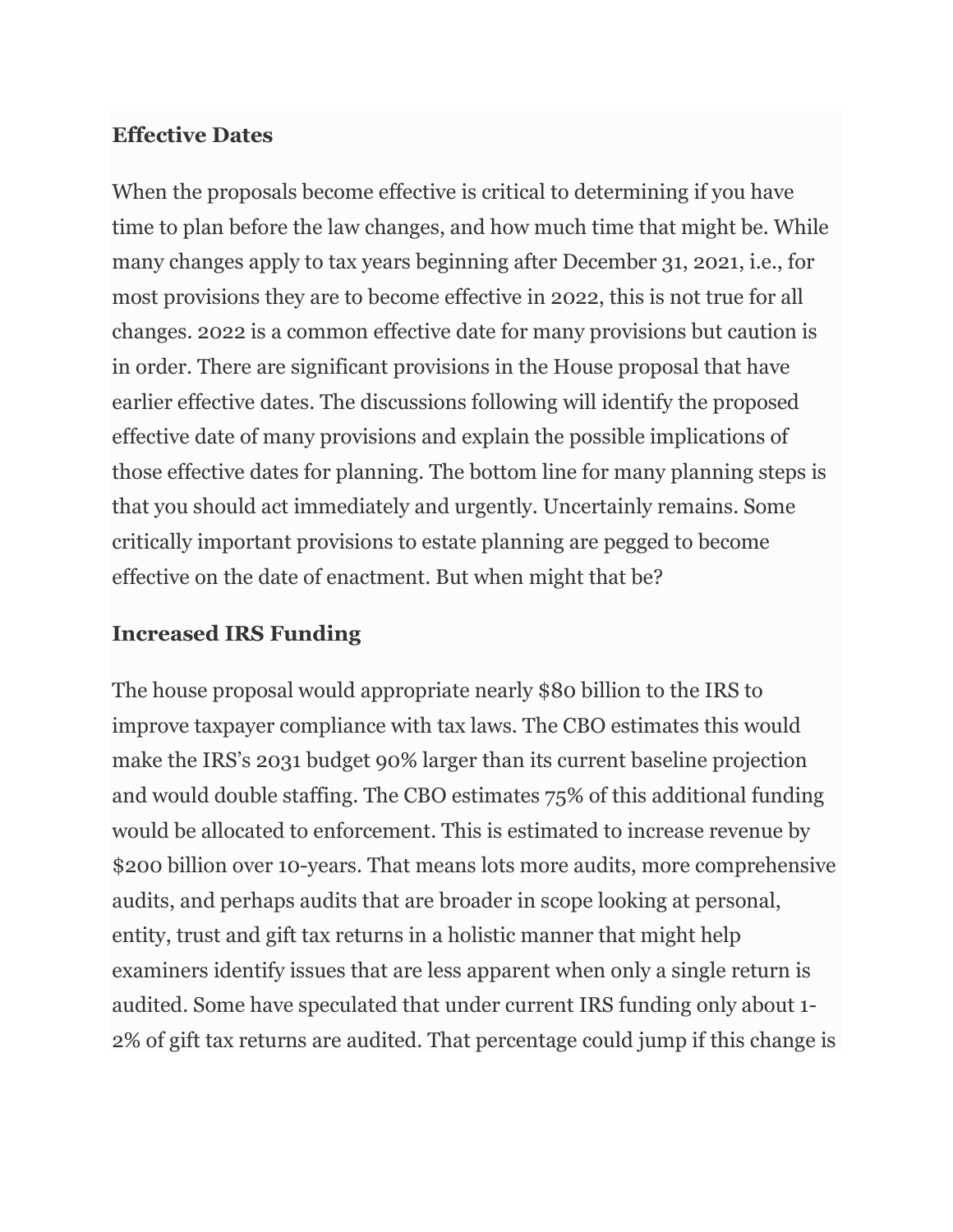enacted. For those taxpayers who have been on the aggressive side relying on low audit rates to slip under the IRS scrutiny, it will be a new world.

#### **Caregiver Expenses New Credit**

There are several provisions in the House proposal that are helpful to taxpayers, and in particular to lower income taxpayers. This is one such example and this income tax credit could have important estate and related planning implications for lower income aging taxpayers. A tax credit will be provided, up to \$4,000, for 50% of qualified expenses incurred caring for relatives living at home unable to perform the activates of daily living. This tax benefit will be phased-out if the taxpayer's income exceeds \$75,000. Thus, for lower income taxpayers this will take the edge of care costs for those living with chronic illness, other health issues and the challenges of aging.

#### **Increase in Individual Income Tax Rates**

The highest or "marginal" individual income tax rate increases to 39.6%. This rate would apply to married individuals filing joint tax returns with taxable income over \$450,000, and to unmarried taxpayers with taxable income over \$400,000. For many of the proposed changes the \$400-\$450,000 level of income is the demarcation of what is considered in the proposal to be high income and thus subject to higher tax changes, not only this change in rates. While this change will no doubt raise revenue this increase in rates alone may not trigger significant planning. Although, if you were to contemplate a Roth conversion it would be advantageous to do so before this rate increase becomes effective. But this higher income tax rate is even more significant when taken together with all the other tax increases on the wealthy discussed below. The many changes overall will be substantial for many taxpayers. For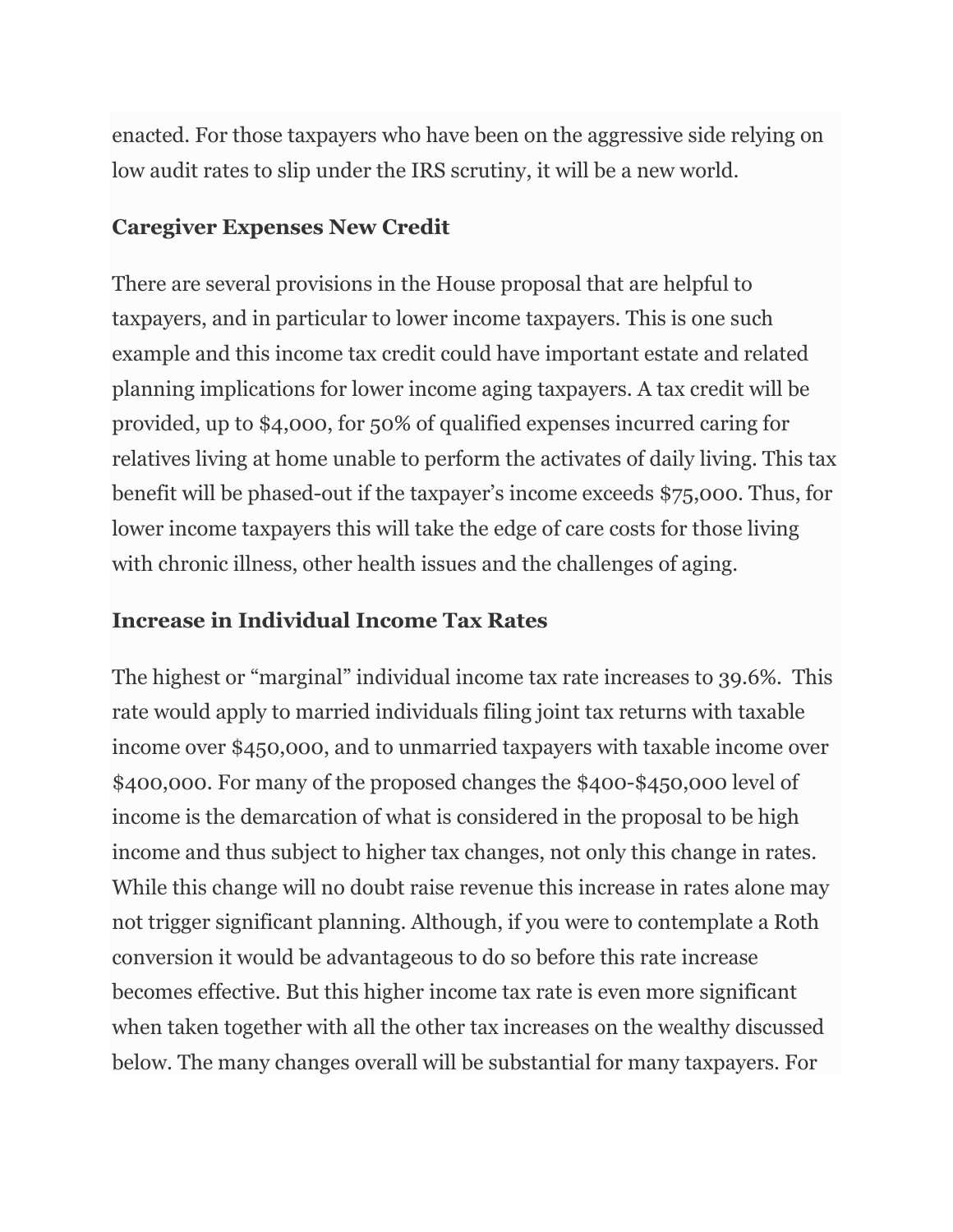example, see the 3% surtax, increase in net investment income taxes, reduction in 199A deduction, etc.

This increase in income tax rates, as well as other income tax rate changes discussed below, have critical importance to estate planning. The highest rate applies to estates and trusts with taxable income over \$12,500. That is a tiny fraction of the income level at which the highest rates apply to individuals, e.g., the family members who may be beneficiaries of an irrevocable trust. For estates and trusts in 2021 it may be worth accelerating income while rates are lower. For so-called complex or non-grantor trusts that pay their own income tax (e.g., a credit shelter trust funded on the death of a spouse) distributions may carry out income to the beneficiary and thus be taxed at a lower rate. So, the benefits of a possibly lower tax rate should be weighed against the provision of funds outright to a beneficiary (is the beneficiary responsible?) and the inclusion of those funds in the beneficiary's estate if the distributed funds are not spent. Consider the implications of this to an accumulation trust created post-Secure Act. The Secure Act changed the rules applicable to retirement plans effectively eliminating the stretch-IRA. As a result, some taxpayers made funds payable to trusts to protect the beneficiaries of their plan assets. However, if all plan assets are distributed at the end of the 10th year following your death (as the plan holder) those funds are more likely to hit the new highest rate (and see the surtax discussion below).

This change applies to tax years beginning after December 31, 2021.

Sec. 138201 changing Sec. l(j)(2).

#### **Tax Surcharge on High Income Individuals, Trusts, and Estates**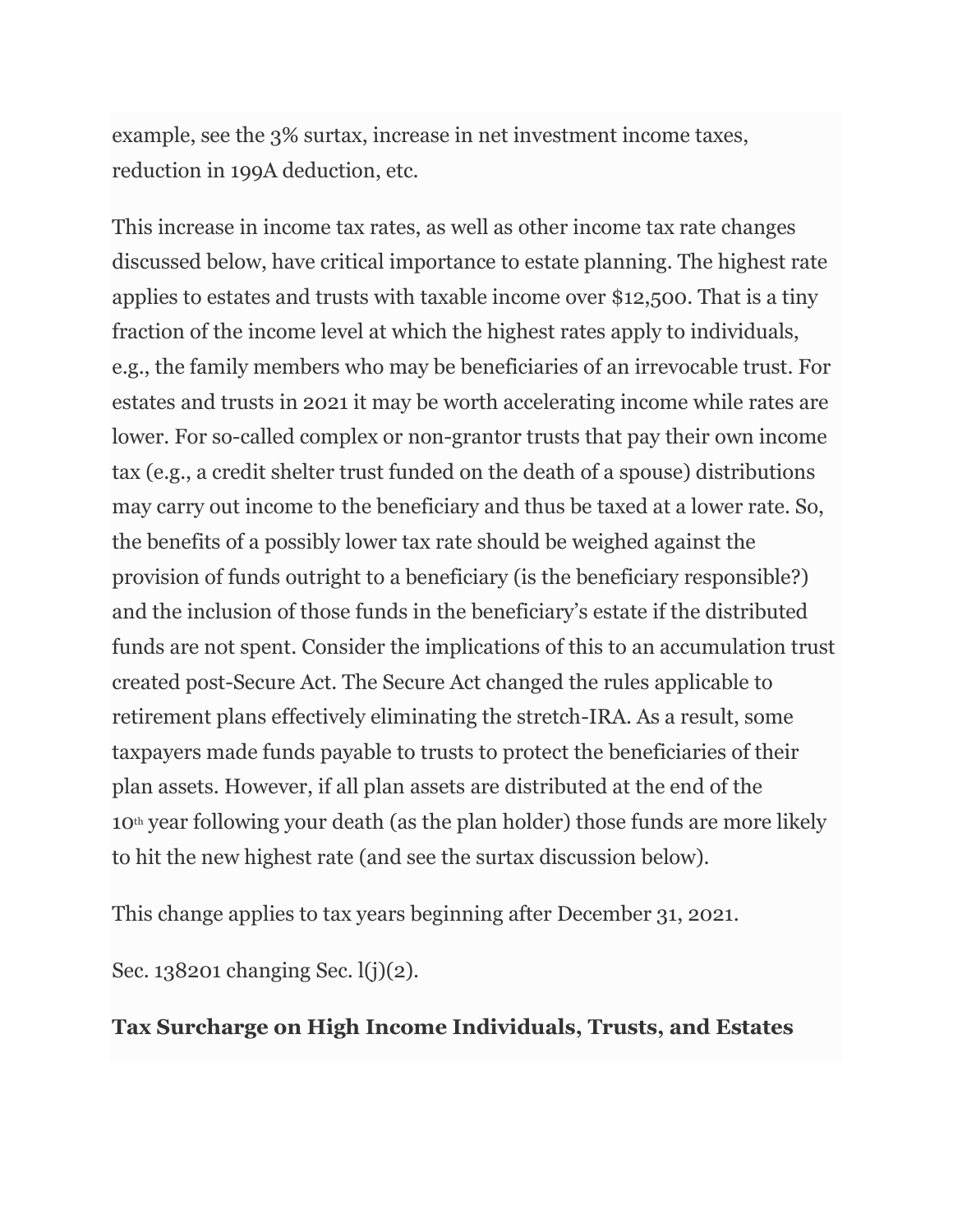A further increase in marginal income tax rates applies to certain high income taxpayers. Perhaps the idea was to make it appear, for political optics, that the maximum tax rate is only 39.6% as discussed above, when in fact the actual rate is 42.6%. This new provision imposes an additional tax of 3% of a taxpayer's modified adjusted gross income ("MAGI") in excess of \$5 million for married taxpayers filing joint returns. This provision is just another example as to the greater increase in tax rates for high income taxpayers beyond the 39.6% rate noted above.

The MAGI figure for trusts and estates is \$100,000. This will thus, at a relatively low income level, subject trust income to a very high 42.6% tax rate. State and local taxes (and other changes in the House proposal) may make that effective tax rate even higher. Consider the impact of this in light of retirement assets paid to trusts. The Secure Act, as noted above, may have resulted in some plan holders changing beneficiaries to trusts because of the elimination of the stretch IRA. The Secure Act requires the payout of the full plan balance at the end of the 10th year following the death of the plan holder. That will for many plans result in a very high tax rate of 42.6% on those plan balances. If the funds were instead distributed to a beneficiary, the marginal tax bracket might be only 22% or about half. That is a tremendous difference and will require careful consideration of naming trusts as beneficiaries. That creates a particularly nettlesome dilemma for you if you want the protection a trust can provide for a beneficiary but don't want to incur potentially a doubled income tax rate.

This increase applies to tax years beginning after December 31, 2021. This suggests for high income taxpayers realizing income in the current year before this additional change may be worthwhile. Income earned this year will be taxed at 35% instead of 42.6%.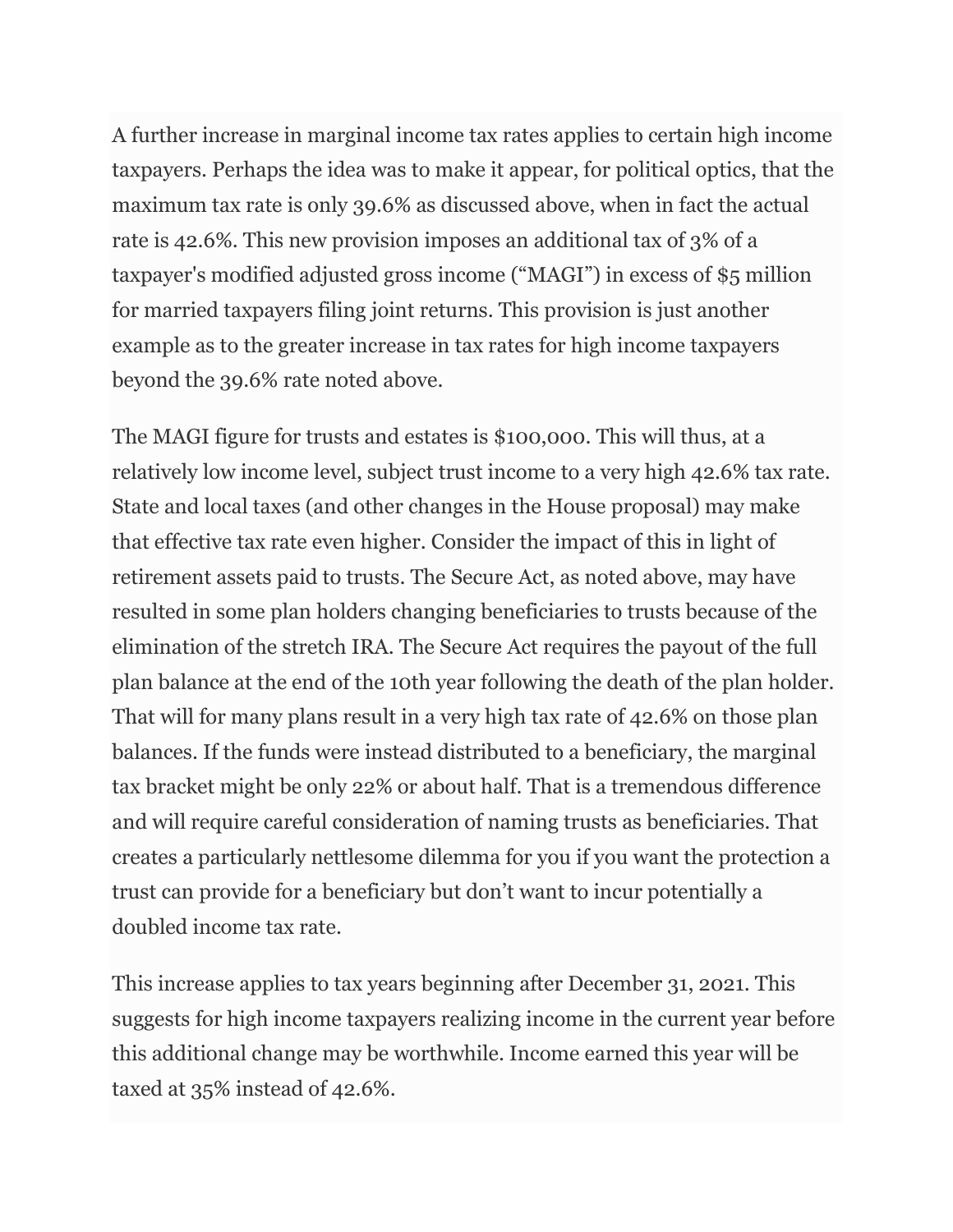Modifications to AGI include a reduction for investment interest.

Sec. 138206 adding new Sec. 1A.

## **Increase in Capital Gains Rate**

The Biden administration had proposed taxing capital gains at ordinary income rates for those taxpayers with adjusted gross income of \$1 million or more. That would have meant a tax rate of 39.6%. So, while the House proposal would increase capital gains rates, the change is not as costly as that initially proposed. Capital gains rate will be increased from 20% to 25%. This results in a 25% increase from the prior rate.

This change applies to taxable years ending after the date of introduction of this Act. The current capital gains tax rate of 20% will apply to gains prior to the date of introduction. It may also apply to sales that occur at a later date but based on a legally binding contractual arrangement that was in existence before the date of introduction. So, if you contracted to sell your business in March 2021 and it closes in November 2021, that should be subject to a 20% rate. But final legislative language (if this change is enacted) should be reviewed to confirm how this transition rule actually applies. What is the date of introduction? That is not the date of enactment. Could that potentially mean September 13, 2021, when the House Ways and Means Committee released their proposals? This is an important example of an effective date prior to 2022. But this effective date possibly means you can no longer trigger capital gains at the favorable old rate. So, continued planning for lower capital gains rates may no longer be possible.

Sec. 138202 changing Sec. l(h)(l)(D).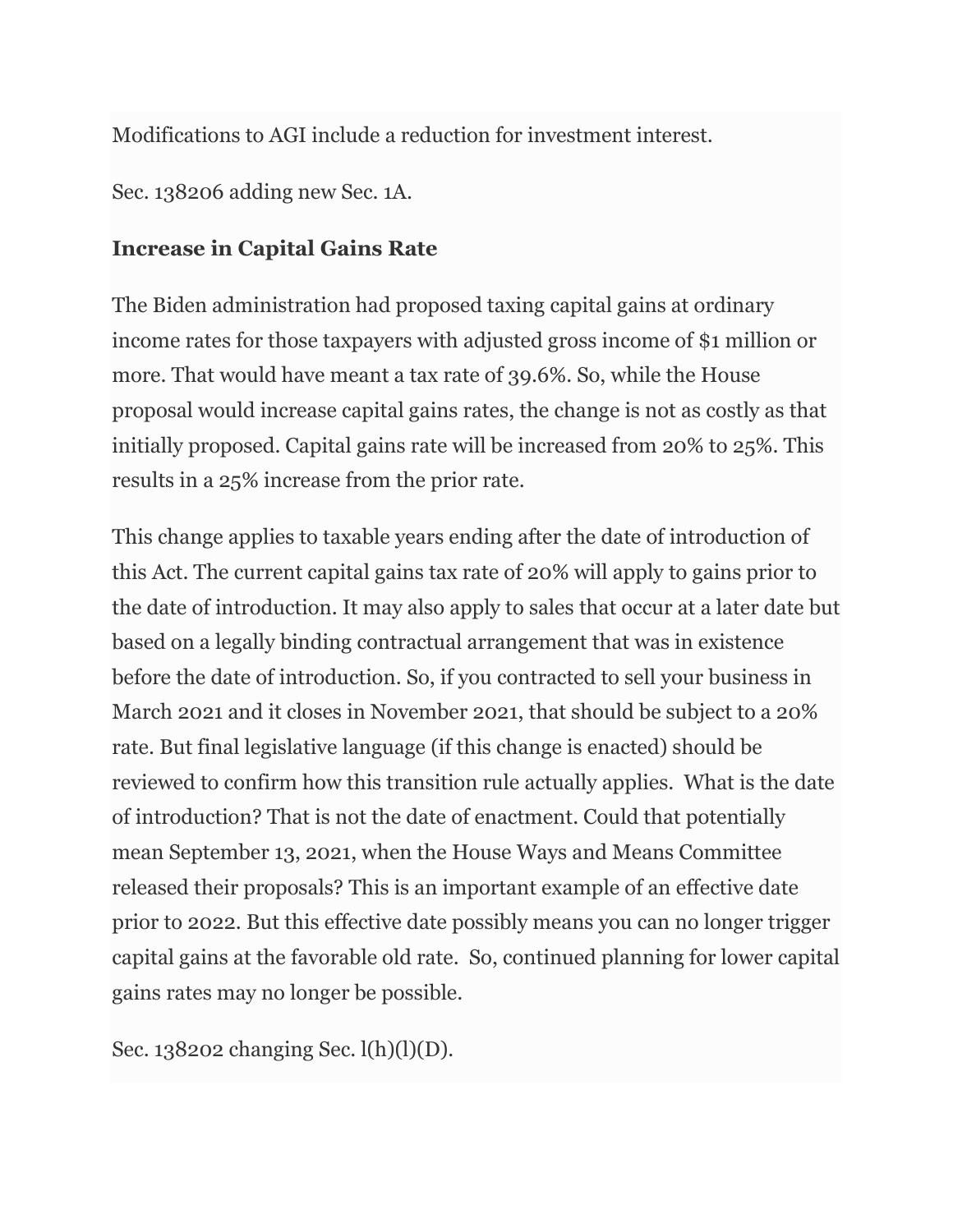# **Net Investment Income Tax ("NIIT") Applies to Trade or Business Income**

The NIIT tax had applied a 3.8% additional tax on certain investment income. The House proposal will substantial expanded this NIIT tax to apply to all business income for taxpayers with more than \$500,000 of income on a joint return, \$400,000 for a single individual. The NIIT tax is not assessed on earnings already subject to FICA tax.

The purpose of this change is to end a planning technique that many business owners had used. For example, a physician organized her practice as a S corporation. She earned profits of \$1 million. She took \$200,000 out as a salary subject to FICA tax and the remaining \$800,000 she withdrew as S corporation distributions and avoided FICA Tax. Now, the \$600,000 of profits over \$400,000 will be subject to the 3.8% NIIT tax. Thus, the 3.8% tax will apply to distributions from S corporations, LLCs, and partnerships. This will eliminate the planning approach used by many of paying distributions from the pass through entity in lieu of higher salary. This change will eliminate the benefit that using an S corporation structure provided for some. So, some taxpayers may reassess the legal structure of their business entities if these changes are enacted. Since S corporations require special provisions in trust instruments (as only certain types of trusts are allowed to hold S corporation stock) those special provisions may no longer be necessary.

If there are buy sell agreements, valuations for buy out or other purposes, they may all have to be reassessed. For example, if the physician in the above example had a buyout agreement with her partner, she may have a formula for the buyout price pegged to profits. But if salary is now increased because there is no longer a benefit to making distributions instead of paying compensation,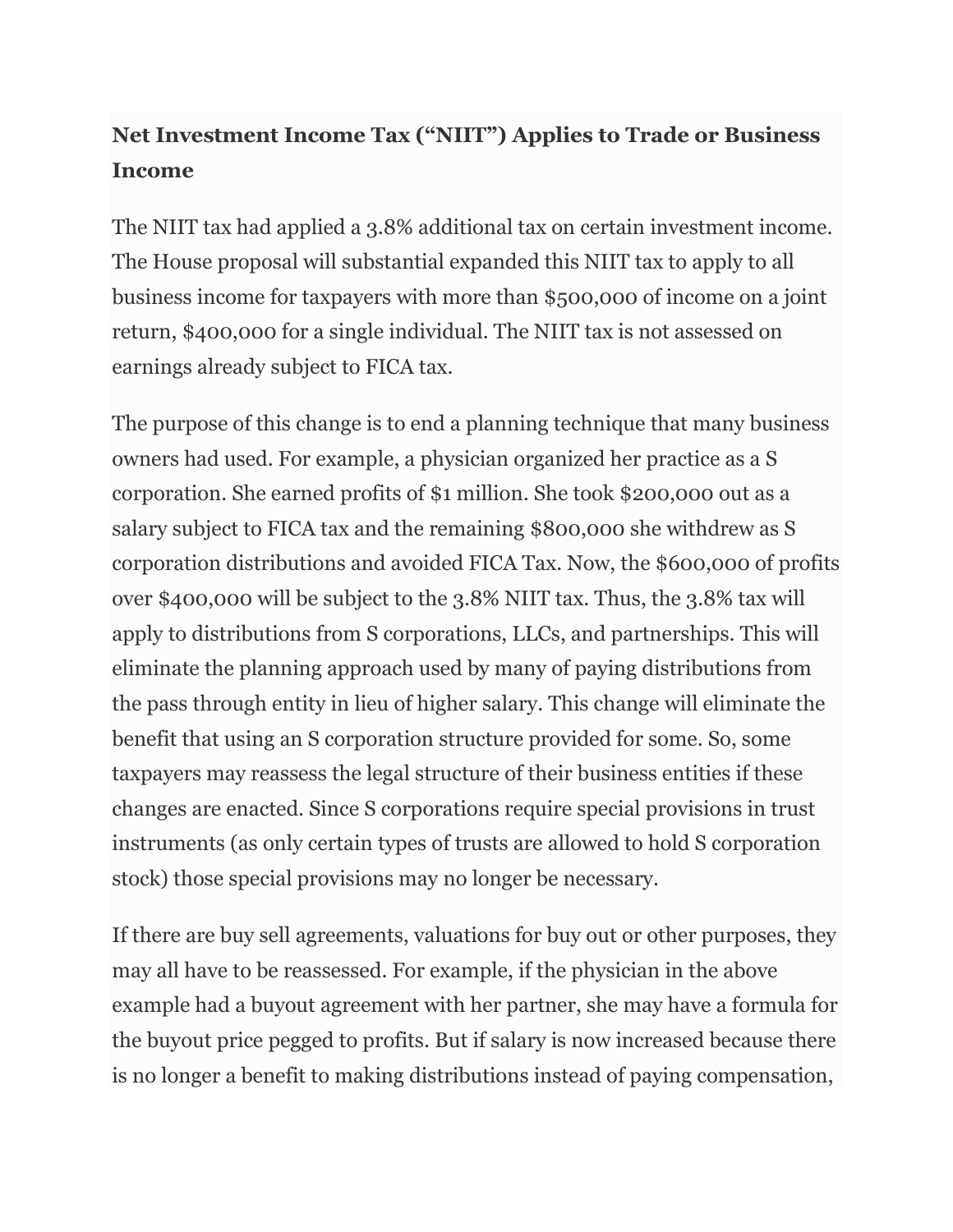that formula may be affected. Addressing this will be important for estate planning purposes.

The change is to apply to tax years after December 31, 2021. This might suggest to some that the planning illustrated above remains viable until year end. While that may be the case, such planning is not assured as the IRS may still challenge the above on the basis of the taxpayer/owner not being paid sufficient or "reasonable" compensation.

Sec. 138203 changing Sec. 1411.

## **Section 199A Deduction of Qualified Business Income Restricted**

This provision, enacted as part of the 2017 tax act (the Tax Cut and Jobs Act), provided a deduction of 20% of income for qualifying business income ("QBI"). That specifically excluded income earned by specified businesses such as law, medicine and others. There has been a perception that this provision provided a significant benefit to many high income business owners so that the proposal restricts that. The maximum deduction that will be permitted will be \$500,000 for those filing a joint (married) income tax return and \$400,000 for single taxpayers. Notably, for trusts and estates the maximum deduction is set at a mere \$10,000.

This will substantially limit 199A deductions for wealthy taxpayers. The figure for trusts is incredibly harsh and will effectively eliminate the benefit for trust owned real estate and other trust owned qualifying business interests. Now you have to consider what happens when evaluating gifts to trusts of real estate rental or other business interests that would qualify for 199A deduction for qualified business income as those interests will now be subject to the severe \$10,000 limitation.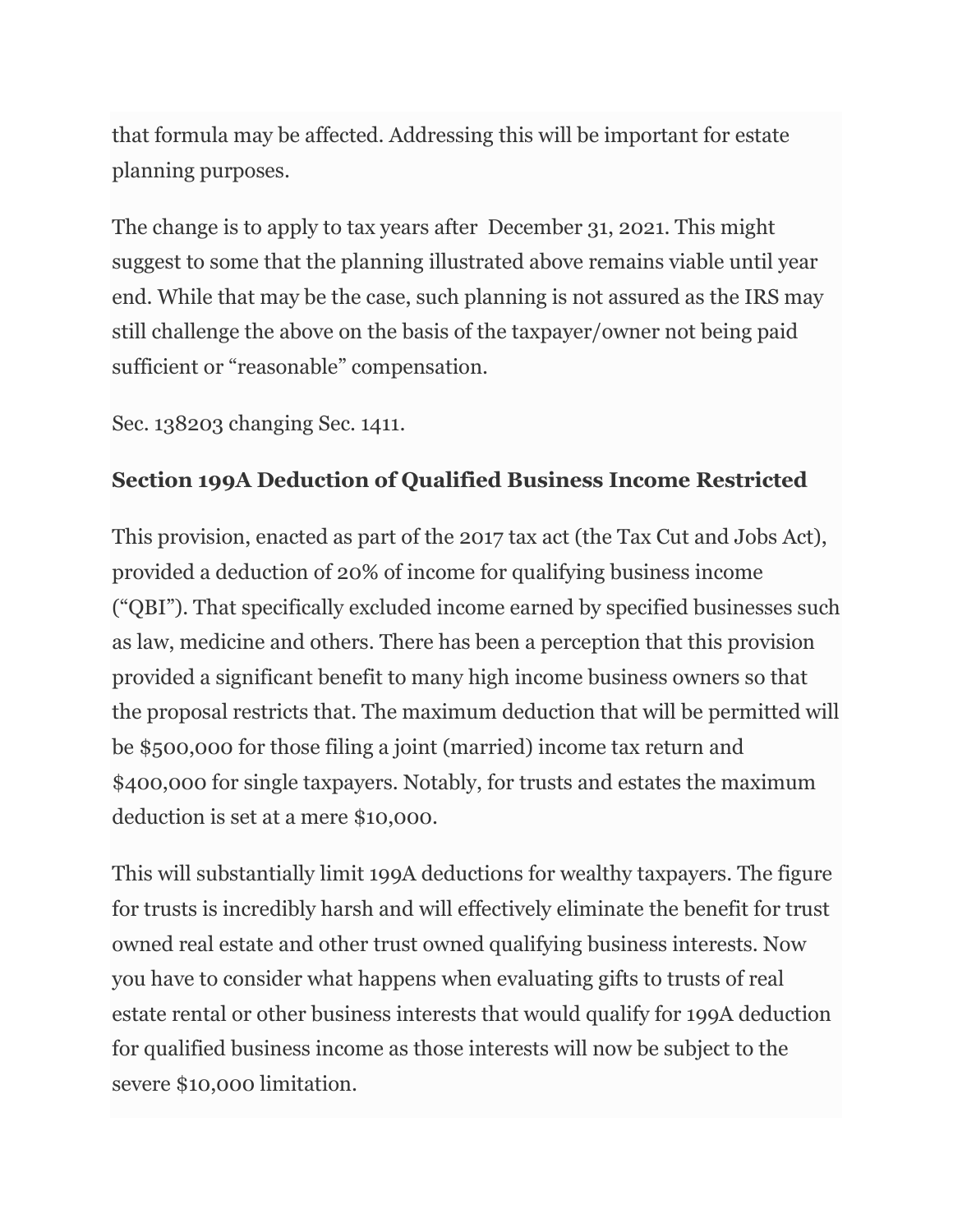This change will apply to tax years beginning after December 31, 2021.

Sec. 138204 modifying Sec. 199A.

#### **Restrictions on Use of Business Losses**

Under current law the tax code limits pass-through business net losses which can offset non-business income to \$250,000 (or \$500,000 for married taxpayers filing joint returns). This change, if enacted, will permanently disallow net business deductions in excess of business income for noncorporate taxpayers. You will still be able to carry losses that are disallowed to the next tax year. Thus, you will no longer be able to offset losses on one business by other losses/gains on another business.

This change will apply to tax years beginning after December 31, 2021.

Sec. 138205 amending Sec. 461(1)

# **Contribution Limit for Individual Retirement Plans of High-Income Taxpayers with Large Account Balances.**

If your retirement plan balances exceed \$10 million, and your income exceeds \$450,000 (married filing jointly) you will be restricted on making contributions to regular IRAs, Roth IRAs and defined contribution plans. Also, if you have such large account balances you will be required to withdraw from your plans pursuant to new minimum distribution rules.

Sec. 138301 and 138302.

#### **New Prohibited Investments for Retirement Plans**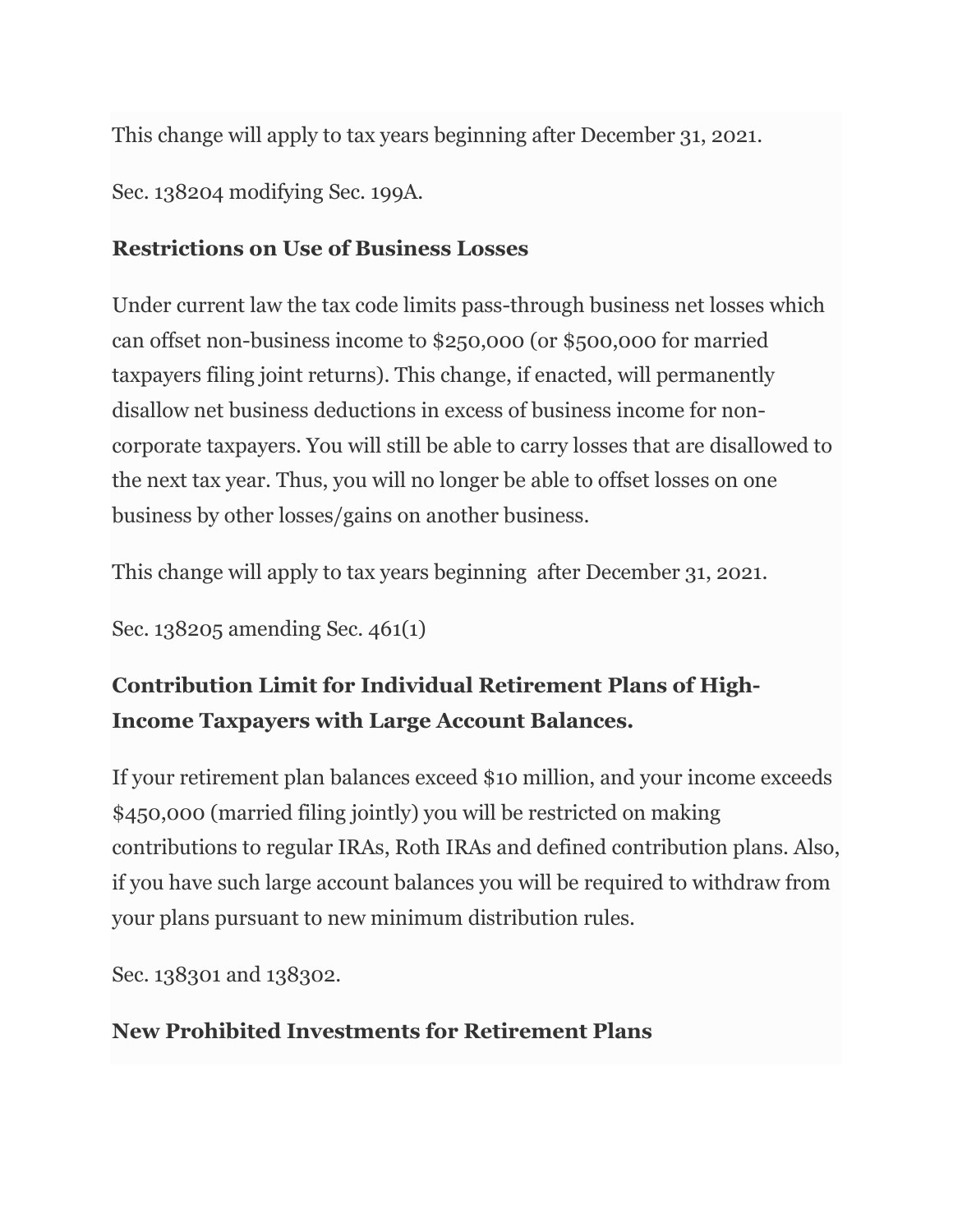The House proposal would prohibit an IRA from holding investments which are only offered to accredited investors (i.e., nonregistered securities). This is intended to prohibit investments that taxpayers have used to accumulate huge sums in their retirement accounts. IRAs holding such assets after the effective date would be deemed to be distributed. A 2-year transition period is provided.

The effective date would be after the end of 2021.

# **IRA Self-Dealing**

Under current law, an IRA cannot invest in a business entity in which the IRA owner holds a 50% or greater interest. The House proposal will reduce this threshold to 10% for investments which are not tradable on an established securities market.

# **Reduction in Unified Credit**

The amount of wealth that can presently be transferred without any gift, estate or generation skipping transfer tax is \$11.7 million. The 2017 tax act had doubled the Basic Exclusion Amount (exemption or unified credit) and GST exemption from 2018-2025 from \$5 million to \$10 million, inflation adjusted from 2011. The Sanders proposal had provided for a \$1 million gift tax exemption and a \$3.5 million exemption for estate and GST tax purposes. The House proposal accelerates the 2026 reduction to 2022 and reduces the amount to \$5 million inflation adjusted which might be about \$6.2 million in 2022.

This House proposal thus terminates the temporary increase in the unified credit enacted as part of the 2017 tax act. That reduction was scheduled to occur in 2026 even if no change was made. Thus, it appears that the House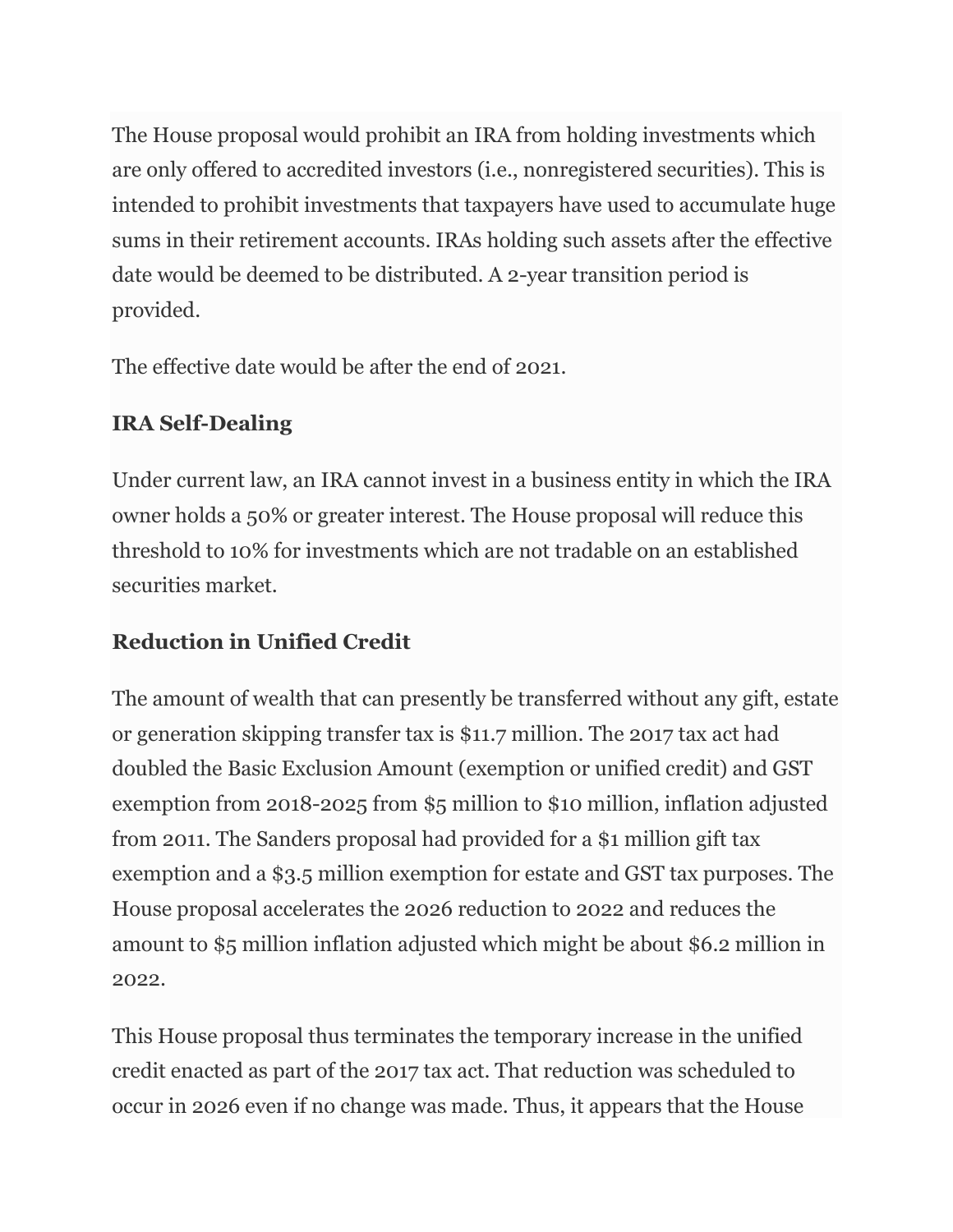Democrats may have believe that this had better optics in terms of passage than the harsher Sanders proposal as, after all, this is the eventual exemption that was provided for under the President Trump 2017 law.

Taxpayers should act immediately to endeavor to use exemption before it declines by half. For example, if a single taxpayer makes a gift of \$5 million to an irrevocable trust now, and the exemption declines to \$6.2 million next year, they will have done nothing to salvage any of the exemption that will be lost. So, for some wealthy taxpayers that have not yet used their exemption, planning might entail on an urgent basis (not just before end of year) using as much exemption as is appropriate. "Appropriate" requires considering of your budget and cash flow needs, sources of income and other cash inflows and the nature of the trusts. If you create a self-settled trust in a state that permits such trusts (there are now 19) that means you are a discretionary beneficiary of the trust. That might make it feasible for you to gift more assets to a trust now. Be certain to evaluate the additional risks that a self-settled trust might add to your planning, especially if you live in a state that does not permit such trusts. There are also other variations of trust planning (e.g., hybrid-DAPT, special power of appointment trust, etc.) that you might consider. Married taxpayers could create a trust of which their spouse is a beneficiary, so-called spousal lifetime access trust ("SLAT"). If you create such a trust, then you might indirectly benefit from distributions made to your spouse. But SLATs are not an assured solution to every issue. Divorce or premature death could shut off your access to such a trust creating financial issues for you. So, the decision is complicated and requires consideration for most taxpayers of several factors. As discussed below, this may be the last opportunity to create traditional SLATs as post enactment, only spousal lifetime access non-grantor trusts ("SLANTs") may be feasible. Those will involve additional complications.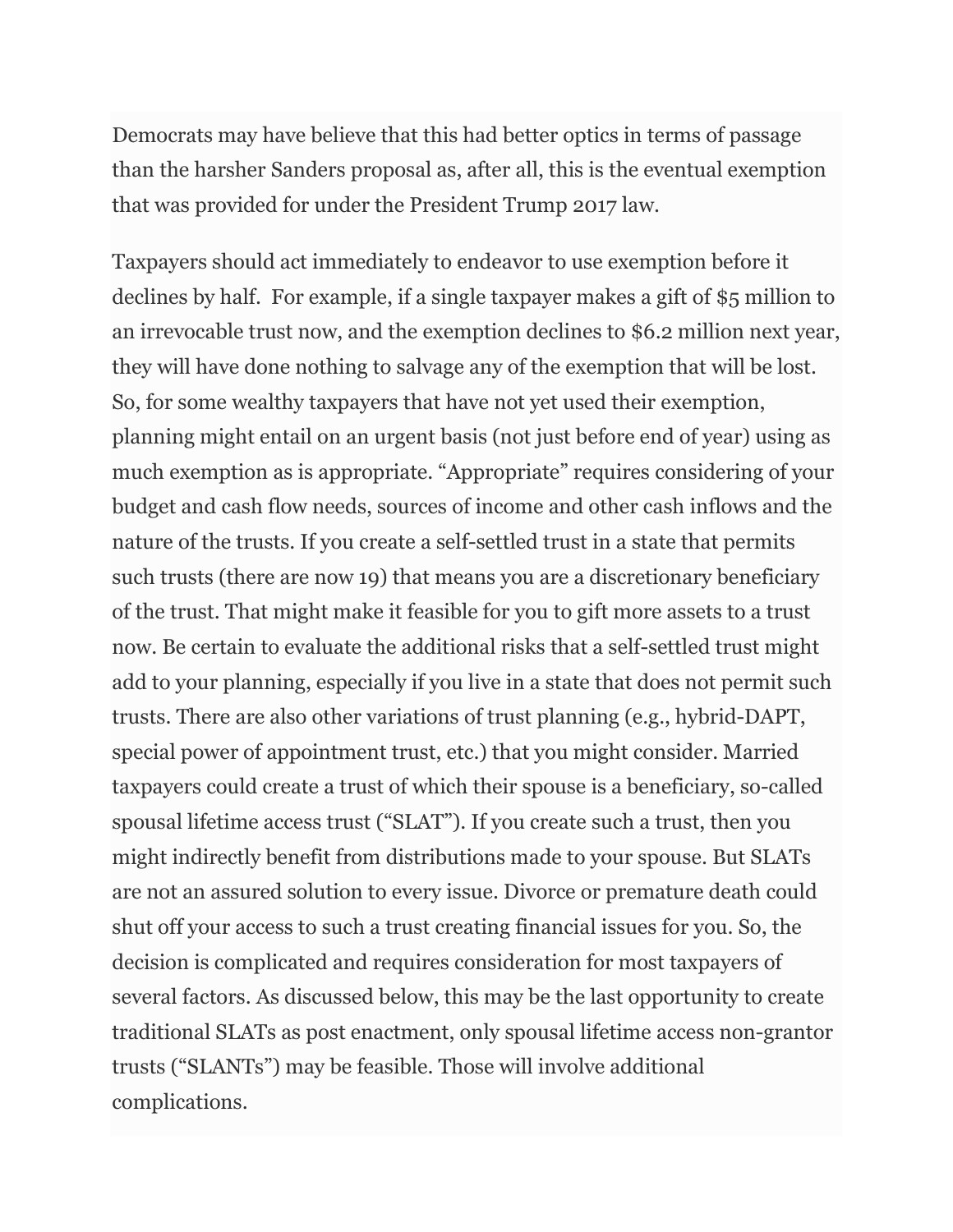However, the effective date of this will be critical to the potential for any additional planning to succeed. This provision is effective January 1, 2022. However, other critical provisions to estate planning, such as the rules affecting grantor trusts discussed below, are effective the date of enactment. That means that for most planning that taxpayers will desire to pursue, the real effective date is not year-end, but date of enactment, which remains unknown.

Sec. 138207 modifying Sec. 2010(c)(3) and 2631(c).

# **Valuation Reduction for Certain Real Property Used in Farming or Other Businesses**

This is one of the few taxpayer friendly provisions and it comes out of the continuing perception that family farms particularly deserve special protection from the impact of the estate tax. How many farms might really benefit may be much less than most people would expect, but this continues to have political clout.

The tax laws presently provide for special valuation rules for real property used in farms and certain other qualifying business endeavors. These rules permit you to value farm property based on its current use as farming property. This is an exception from the general rule that property has to be valued at its highest and best use. So, for example, if you have farm property but the farm could be redeveloped into a subdivision for houses which would be much more valuable, the lower farming value can be used. A drawback to this provision had been that the maximum reduction was \$750,000. The new law will increase this to \$11,700,000.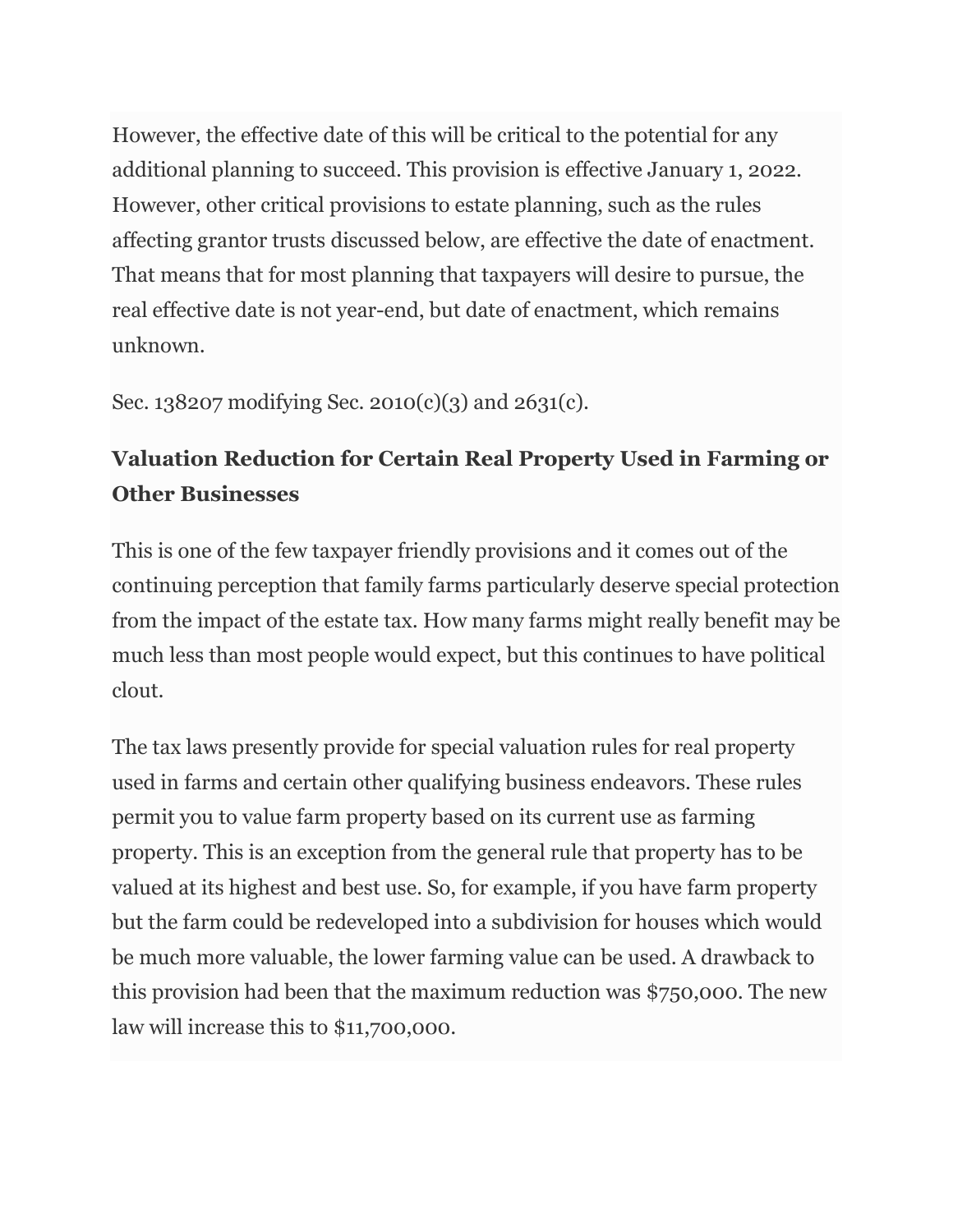This may be a significant benefit to family farms and businesses. If there are no capital gains taxes on death (as noted above deemed realization has not been included in the House proposal but there is no assurance that it might not be added in the Senate), and if the step-up in income tax basis on death remains part of the law, it might make sense to evaluate what should be done with farm and qualifying business real estate. This provision might make it advantageous to retain such real property in the estate rather than use the current temporary exemption before it declines. Further, if the farming or other business owning qualifying property presently qualifies for the 199A 20% deduction for qualified business income and contributing it to a trust to use exemption would subject that business to a maximum \$10,000 199A deduction. Retaining that business, or at least the real property component, in the estate may provide in some instances a better tax result.

Sec. 138208 modifying Sec. 2032A.

## **Restrictions on Grantor Trusts**

A "grantor" trust is a trust which, for income tax purposes, the income is taxed to the settlor or person creating the trust. Under current law taxpayers can have their trust tax cake and eat it too. You can have a trust which is taxed to you for income tax purposes, and which thus provides you a host of planning benefits. Yet, that same trust can be outside of your estate when you die and thus provide significant estate tax planning benefits as well. The new rule provides that any grantor trust that is created on or after the date of enactment will be included in your estate. For grantor trusts that were created before the date of enactment they may avoid estate tax inclusion by being subject to current law ("grandfathered"). However, if you make a gift to a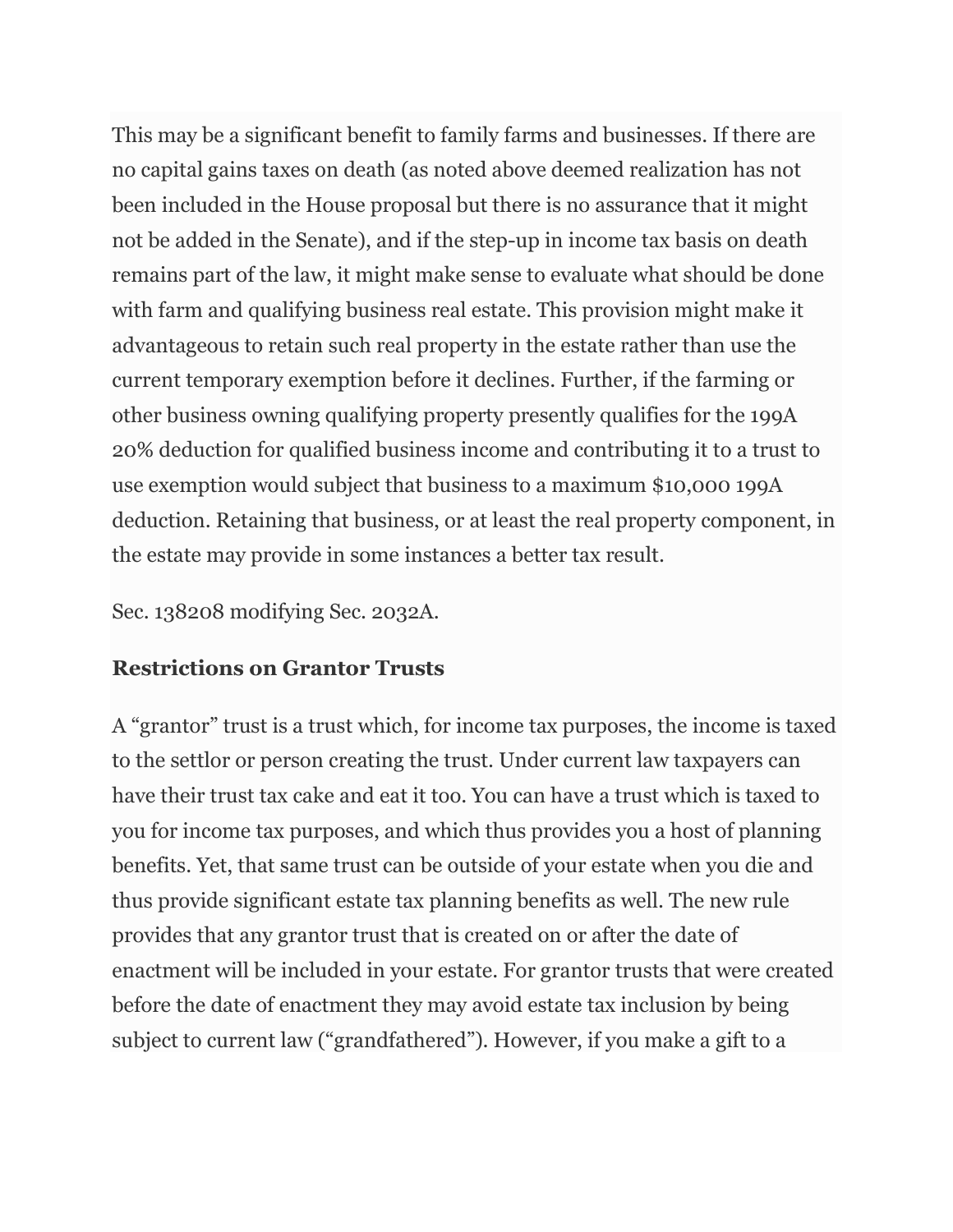grandfathered grantor trust a portion of that trust will then be included in your estate.

One particularly valuable planning use of grantor trusts was for a wealthy taxpayer to create a grantor trust and then sell assets to that trust. No gain would be recognized for income tax purposes because a grantor trust was ignored for income tax purposes. This permitted tremendous wealth shifts outside of the taxpayer's estate. For example, if you have a family business that was valued at \$10 million you could restructure the business into voting and non-voting interests and sell 99% non-voting interests to the trust for a note. The non-voting interests would be valued under current law at a discount for valuation purposes as they were a non-controlling equity interest. So, the value of the interest might be \$6.5 million. That business interest could then grow in the grantor trust outside your estate shifting even further wealth outside the tax system. This type of planning was specifically targeted with several changes. First, if you sell assets to a grantor trust after the date of enactment income tax will be triggered. That would eliminate the use of this technique if the assets involved have appreciated. In many cases, taxpayers will not be willing to incur a current income tax, especially at the new higher capital gains and surtax rates, to shift wealth outside their estate. Note that the combination of all of these income tax increases could make the income tax cost on a sale of appreciated assets higher than the current estate tax rate. Secondly, if there is a valuation challenge by the IRS and the IRS proves that the value of the asset sold to the trust was higher than you anticipated, that would trigger an additional gift to the trust and estate inclusion. Finally, as discussed in the provision below, discounts might be reduced thereby reducing the leverage achievable on such a sale transaction.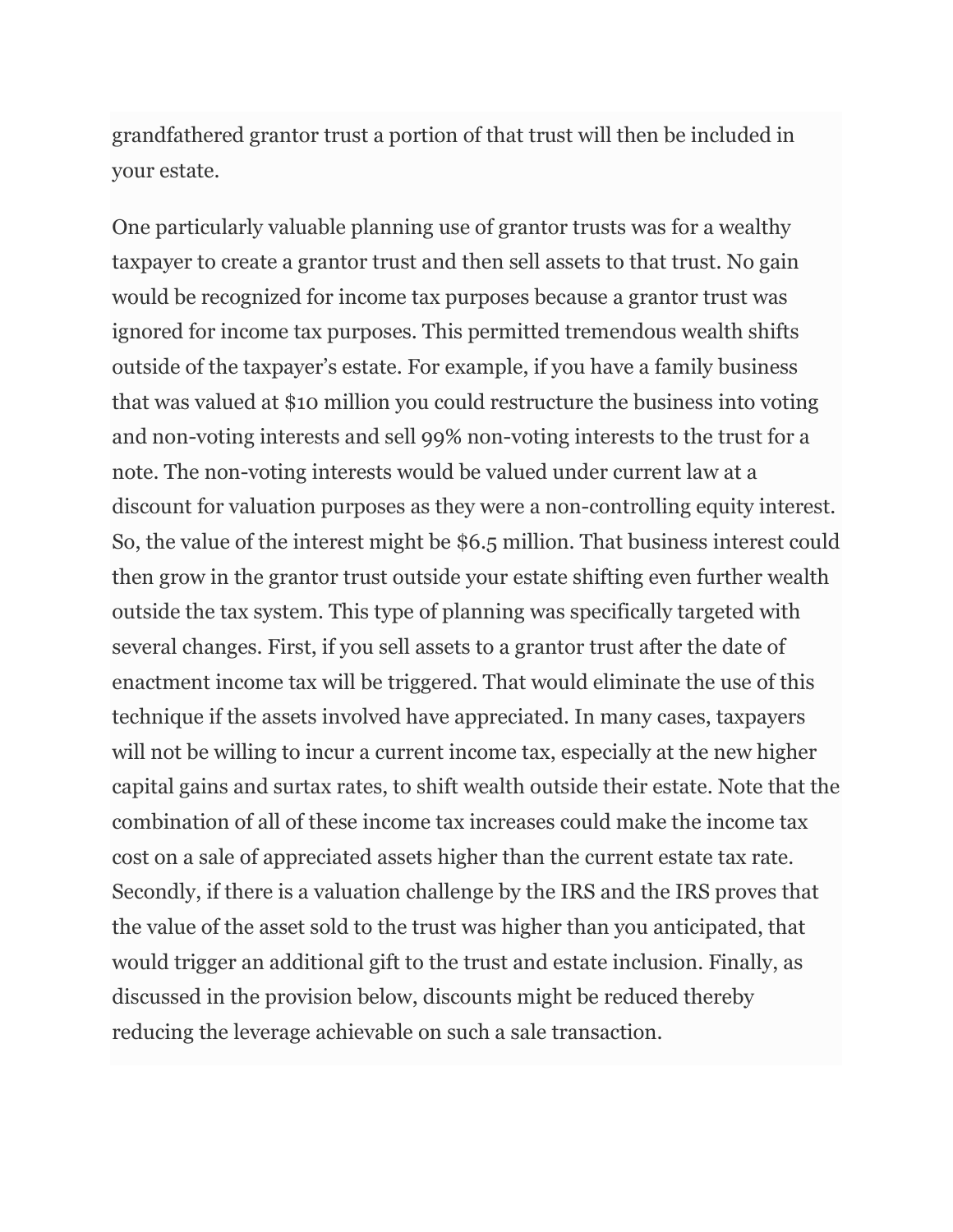Grantor retained annuity trusts ("GRATs") are not expressly mentioned in the House proposals but seem to be eliminated by the above changes. First, any new grantor trust created after the date of enactment will be fully included in the taxpayer's estate. Thus, if you create a GRAT to leverage wealth out of your estate after enactment of the new legislation, the entirety of the GRAT will be included in your estate if you die during the GRAT term. Under current law only a portion of the GRAT assets will assuredly be included in your estate (determined by dividing the GRAT annuity payment by the mandated federal interest rate under Sec. 7520 in the year of death). Also, distributions from grantor trusts during your life as the deemed owner of the trust for income tax purposes are taxable gifts. Finally, the assets of a grantor trust are deemed to be a gift if the grantor trust income tax status is "turned off" (e.g., by your relinquishing the right to substitute trust assets). Thus, it appears that the GRAT technique will be gone. What does that mean now? It means that this may be the last opportunity to complete GRATs if they will benefit your planning. If you have not used all of your exemption an outright gift to an irrevocable trust before enactment of the new law might be better planning to safeguard your exemption. If you have used all of your exemption, then GRATs might provide a valuable technique to leverage additional wealth out of your estate without triggering current gift tax costs (since GRATs can be "zeroed out" with no current gift value). You might consider a different type of GRAT if their demise is imminent. Perhaps a ladder of GRATs (e.g., a 4, 6, 8 and 12 year GRAT instead of the traditional 2-year GRAT) might be advantageous to lock in the GRAT technique and current historically low interest rates.

Qualified personal residence trusts ("QPRTs") special trusts intended to hold houses appear also to be eliminated post enactment for the same reasons that GRATs appear to be eliminated. It would seem that if the intent is to eliminate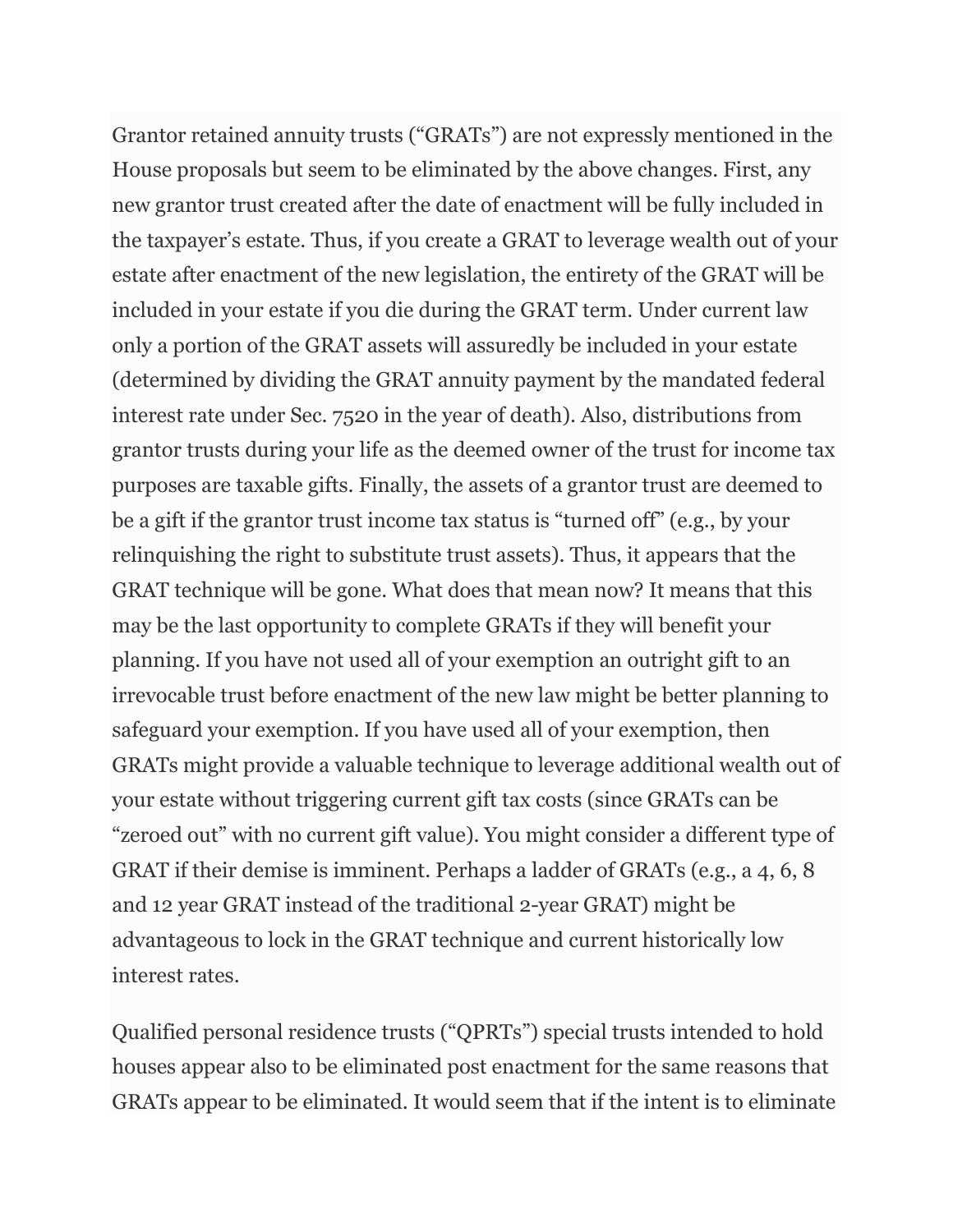GRATs and QPRTs that might be more expressly addressed in any final legislation.

Qualified Subchapter S Trust ("QSSTs") have income taxed to the beneficiary. Will these trusts if created post-enactment be included in the beneficiary's estate?

These changes apply to grantor trusts created after the date of enactment and to gifts made to grantor trusts after the date of enactment. This effective date has critical implications to current planning. If you want to use some of your remaining temporary gift and GST exemption in many perhaps most cases making gifts to a grantor trust may be your better option. If you make gifts to heirs outright those gifts will be exposed to the heirs creditors, divorce and irresponsibility. You can make gifts to benefit the same people in the protective structure of a trust. Thus, the real deadline for using exemption is not the end of the year, but rather date of enactment.

Sec. 138209 adding new Sec. 2901 and new Sec. 1062.

#### **Grantor Trust Changes Impact on Life Insurance Planning**

One of the most common irrevocable trusts used in estate planning has been the irrevocable life insurance trust ("ILIT"). These will be undermined by the House proposal if enacted as most traditional ILITs have been structured to be grantor trusts. For new ILITs that will not be feasible as it will assure inclusion in your estate. Instead, new ILITs may have to be structured as non-grantor trusts to avoid estate inclusion. That, however, will present a raft of problems. First, that will require that the trust expressly prohibit trust income being used to pay for life insurance premiums on your life as the settlor of the trust. Second, for existing grandfathered trusts no new gifts should be made to the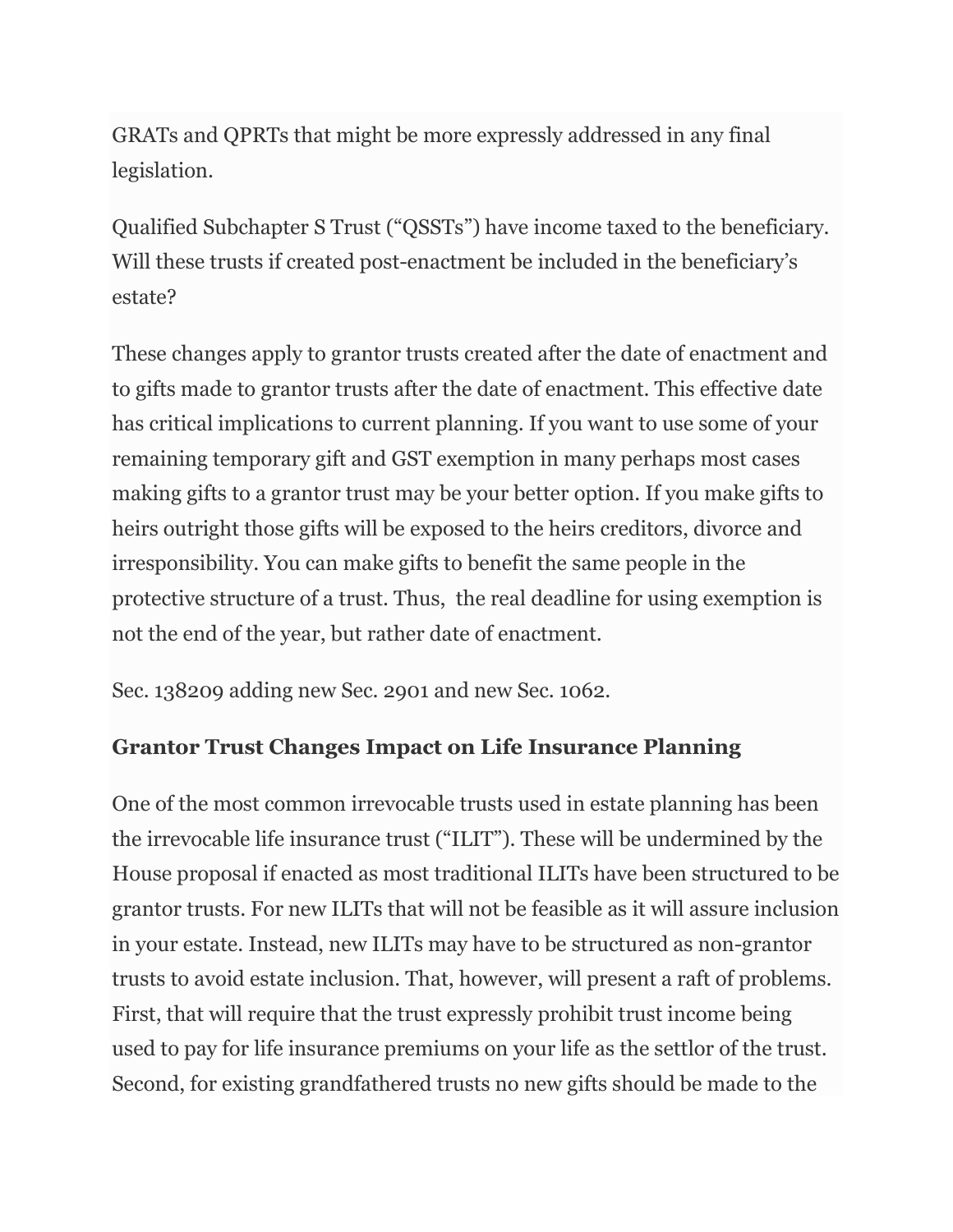ILIT or a portion of the trust assets (i.e., insurance proceeds) will also be included in your estate. Thus, future premium needs will have to be addressed with loans to the trust. That will also raise other issues, such as whether the IRS will respect the transactions as loans. A series of examples will illustrate some of these points in context of the House proposal.

Taxpayer is a single working mom with five young children. She is young, not particularly wealthy, and in great health. Taxpayer purchases a \$5 million 20 year term life insurance policy to make certain each of her five children are well provided for if she dies before they reach adulthood. Under current law, if Taxpayer dies no estate tax will be due unless her other non-insurance assets exceed \$6.7 million (since the exemption, the amount you can bequeath without tax, is \$11.7 million). If the House tax proposal is enacted before Taxpayer dies, that could reduce the exemption to \$5 million inflation adjusted to \$6.2 million. Then a substantial portion of the life insurance the Taxpayer hopes will protect her children could be consumed by federal estate taxes.

The simple answer for the Taxpayer in the above example is to create a trust to own her life insurance policy. Properly done, under current law, that could avoid all estate taxes on the proceeds. That type of trust is the ILIT discussed above. But does she really need to divert her attention now to create a trust for her insurance now? Yes. The House proposal would make the grantor trust changes effective date of enactment. That would have costly adverse consequences for a working parent trying to protect their children or anyone else wishing to engage in insurance planning post enactment.

Taxpayer has a life insurance policy in her name and wishes to transfer it to an ILIT to remove it from her taxable estate. If she gifts the policy to a trust, it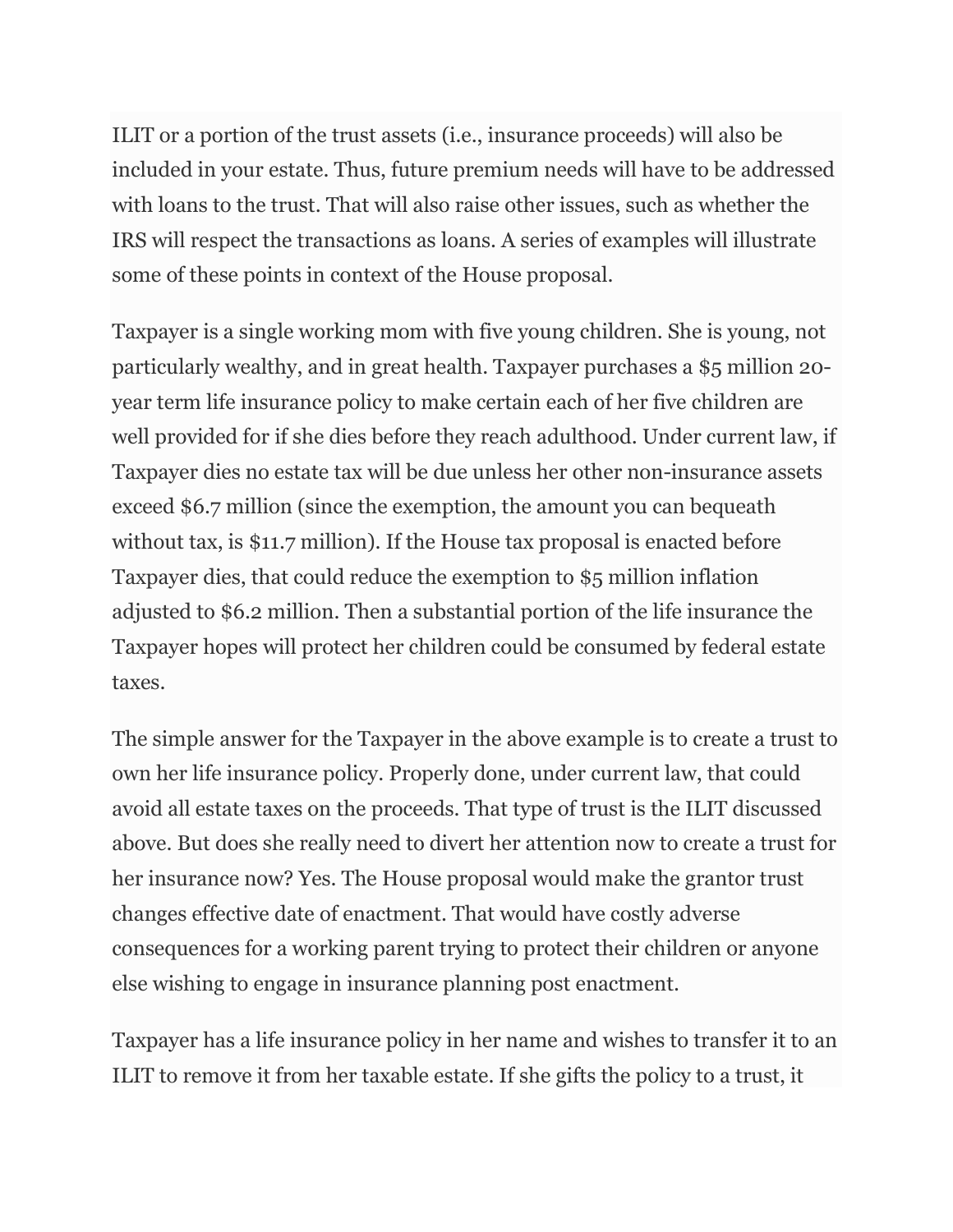will still be included in her estate if she dies within three years of the gift. However, if instead she sells the policy to the ILIT, the insurance proceeds will be outside her taxable estate even if she dies the next day.

But the House proposals would prevent this post enactment in many cases. A taxpayer can sell a life insurance policy that may otherwise generate gain to a grantor trust. But post enactment that will be pointless as assets of a new grantor trust will be included in the Taxpayer's estate. If instead the new ILIT is structured as a non-grantor trust it may be excluded from the Taxpayer's estate, but the sale of a policy to a non-grantor trust may trigger gain.

#### **Valuation Rules for Nonbusiness Assets**

Under current law you might transfer a marketable securities portfolio into a family limited partnership ("FLP") or a family limited liability company ("LLC") and then gift or sale non-controlling fractional interests to various trusts. When that is done the value of the non-controlling entity interest might be reduced by 15-35% or more depending on the facts, type of assets, and opinion of the qualified appraiser. That discount has been a common component of estate tax minimization planning. The IRS has long sought to restrict the use of discounts, especially on non-business assets, and Congress appears to be on board. There clearly was concern that valuation discounts in the context of cash and marketable securities, while supported by valuation theory, may not be an appropriate component of the estate tax system. The House proposal provides that there will not be any valuation discount permitted for transfer of non-business assets. Non-business assets include passive assets held for the production of income such as cash, marketable securities, triple net leased real estate and other assets not used in the active conduct of a business. Several of these terms raise definitional issues as to